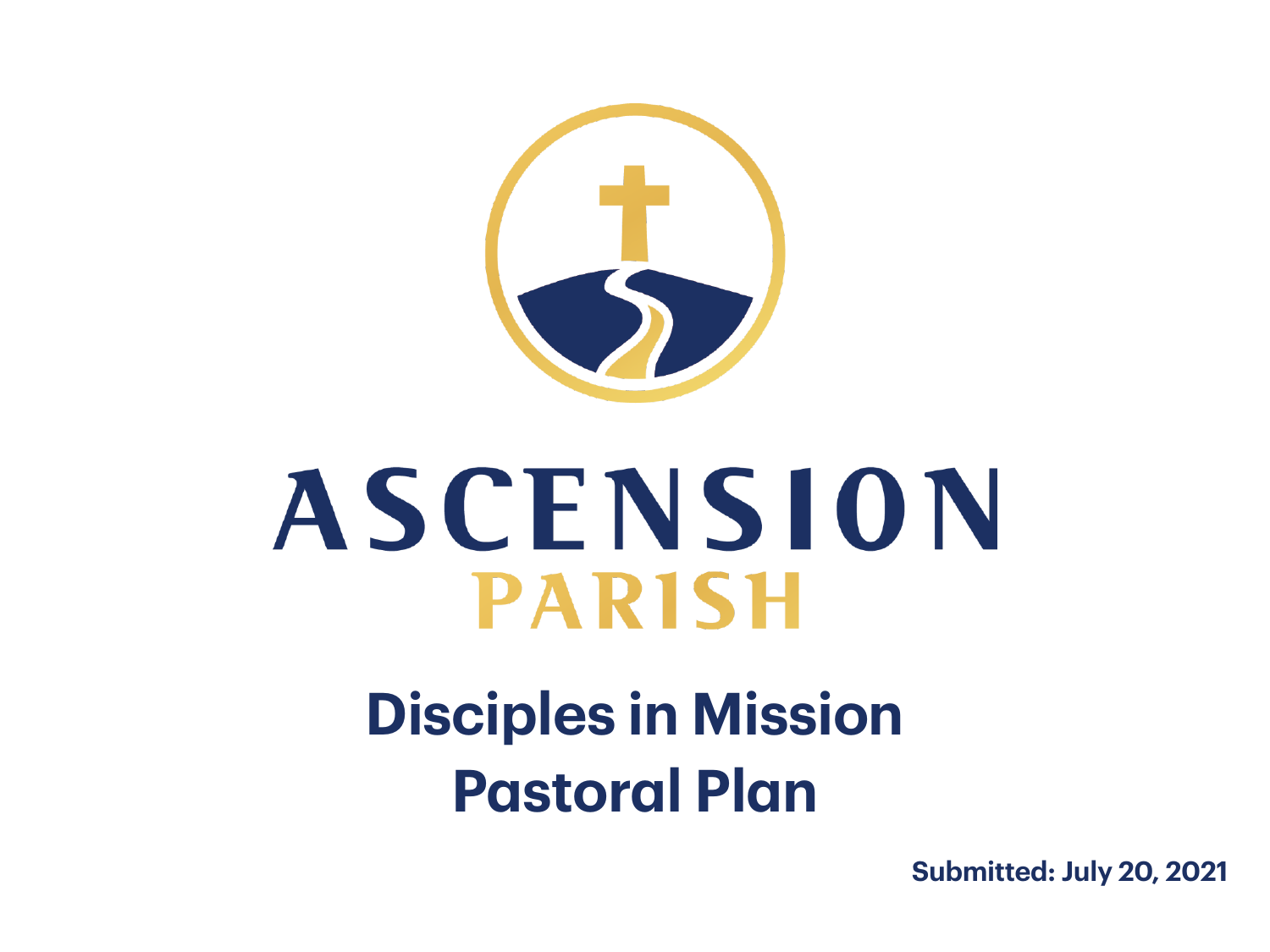

## **To become a growing community of faith where everyone feels at home.**

*"For I know well the plans I have in mind for you, plans for your welfare and not for woe, so as to give you a future of hope."* 

*-Jeremiah 29:11*

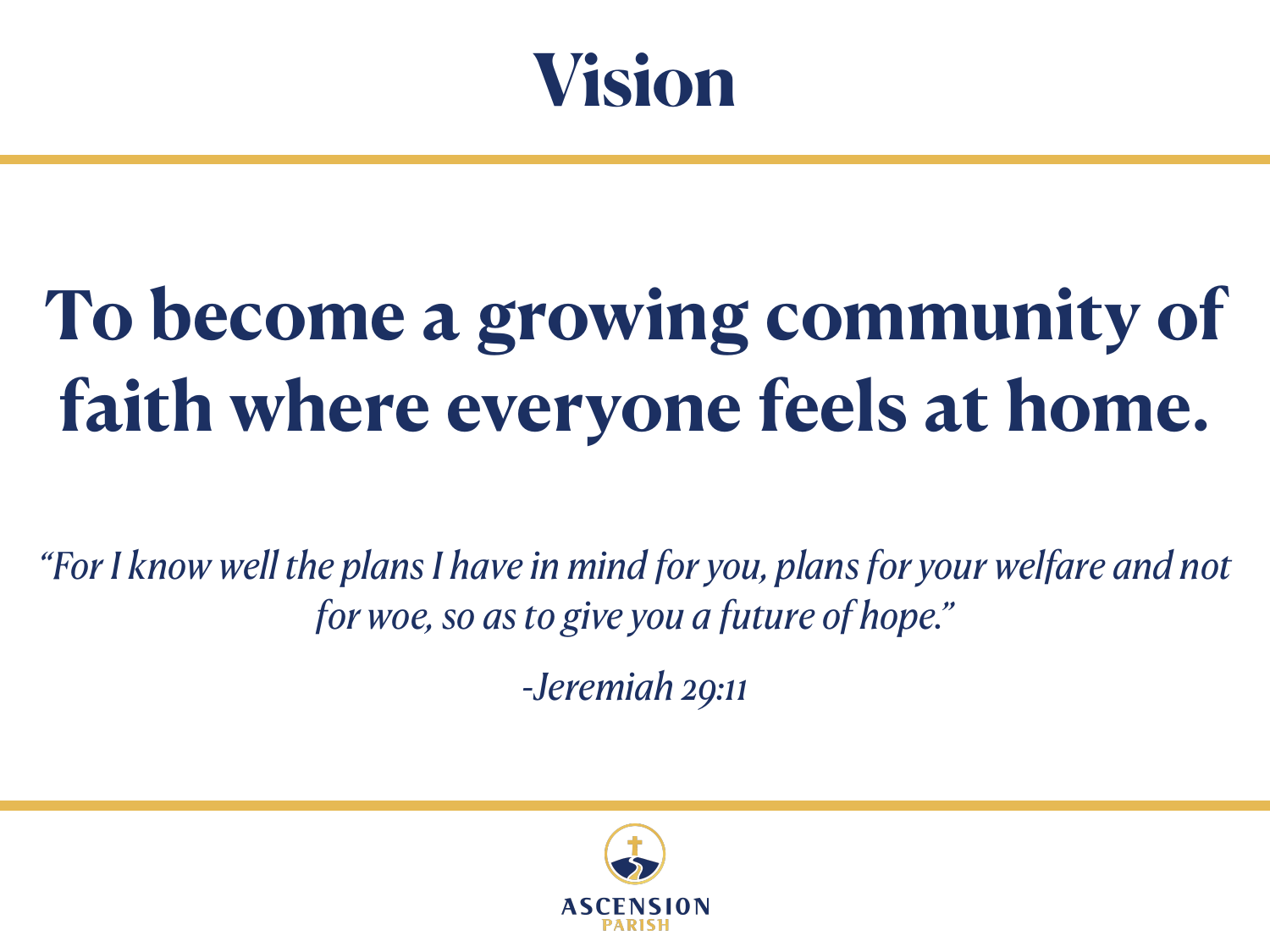#### **Mission**

# **We help people along the path to a better life through Jesus Christ.**

*"I came so that they might have life and have it more abundantly." -John 10:10*

We understand that each faith journey is unique, and we seek to meet and support people wherever they are.

Everyone has a next step on their discipleship path.

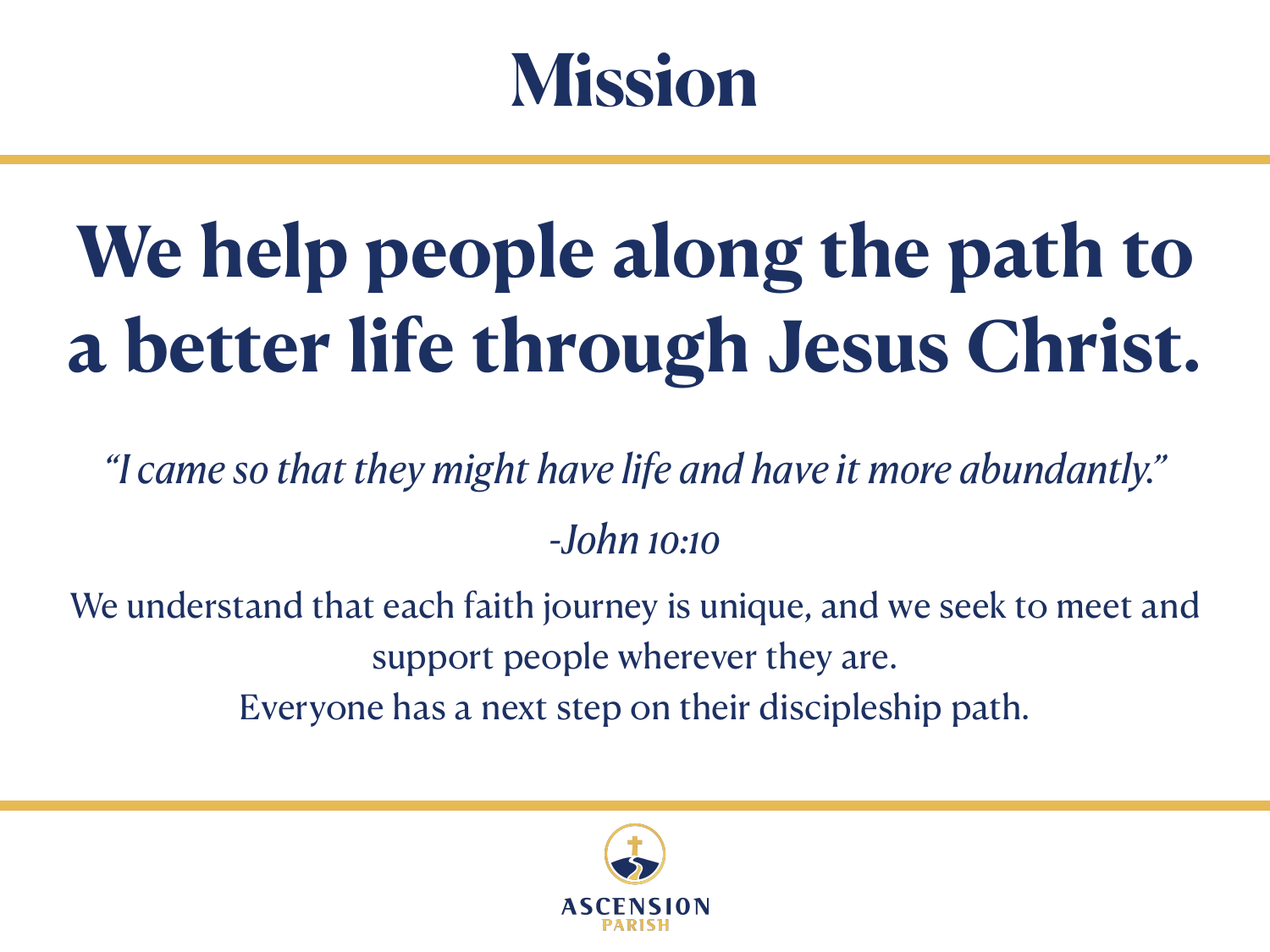### **Values**

- Our **reliance on God** is central to our vision. We surrender to His Will knowing in Him all things are possible.
- Our focus is on **growth**, welcoming the unchurched or the lost or those new to church again for putting discipleship in action and building our community.
- Our **joyful optimism** fuels our relationships, our ministries and our sense of belonging to a community of believers.
- Our drive for **excellence** ensures that our work is meaningful, missionfocused with ministry at our core.
- Our **innovative approach** seeks new methods in the expression of our Catholic faith.

*"I can do all things through Him who strengthens me." -Philippians 4:13*

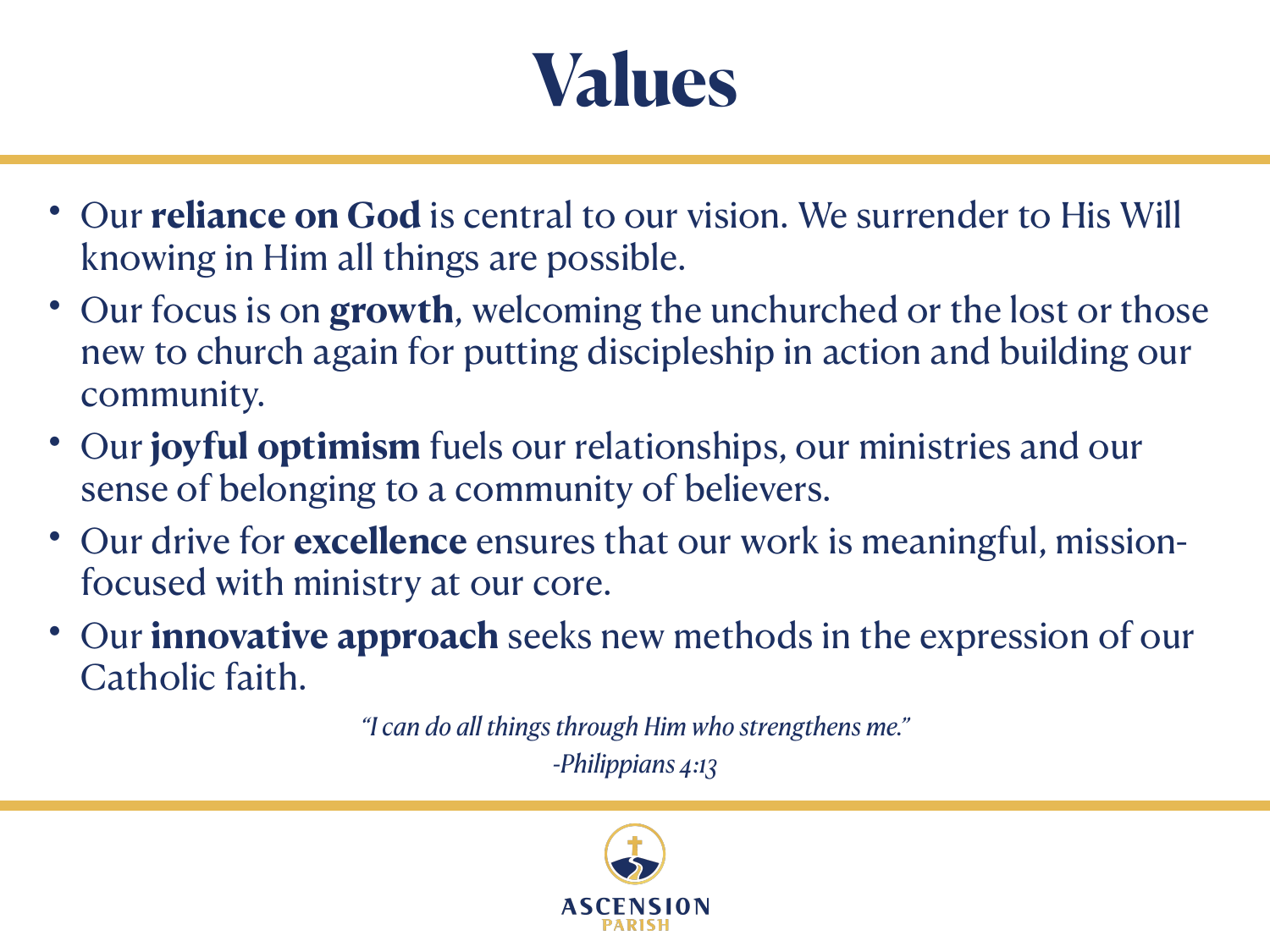## **Pastoral Plan Considerations**

- Achieve community growth (as part of our vision) during a time of steady Church decline\*
	- Christianity in decline  $65\%$  2019 versus  $77\%$  2009
	- Church membership is correlated with age, as 66% traditionalists (born before 1946), 58% baby boomers/50% Generation X/36% of millennials
	- Rise in "nones"; people with no religious affiliation inc  $26\%$  2019 versus 17 $\%$  2009
- Appeal to Generation X and Millennial parents through the lens of family connection
- Address parish concerns around faith formation structure, discovered during 2018 listening sessions
- Fulfill the call of the New Evangelization and help all parishioners to grow in their discipleship

\*PEW and Gallup studies

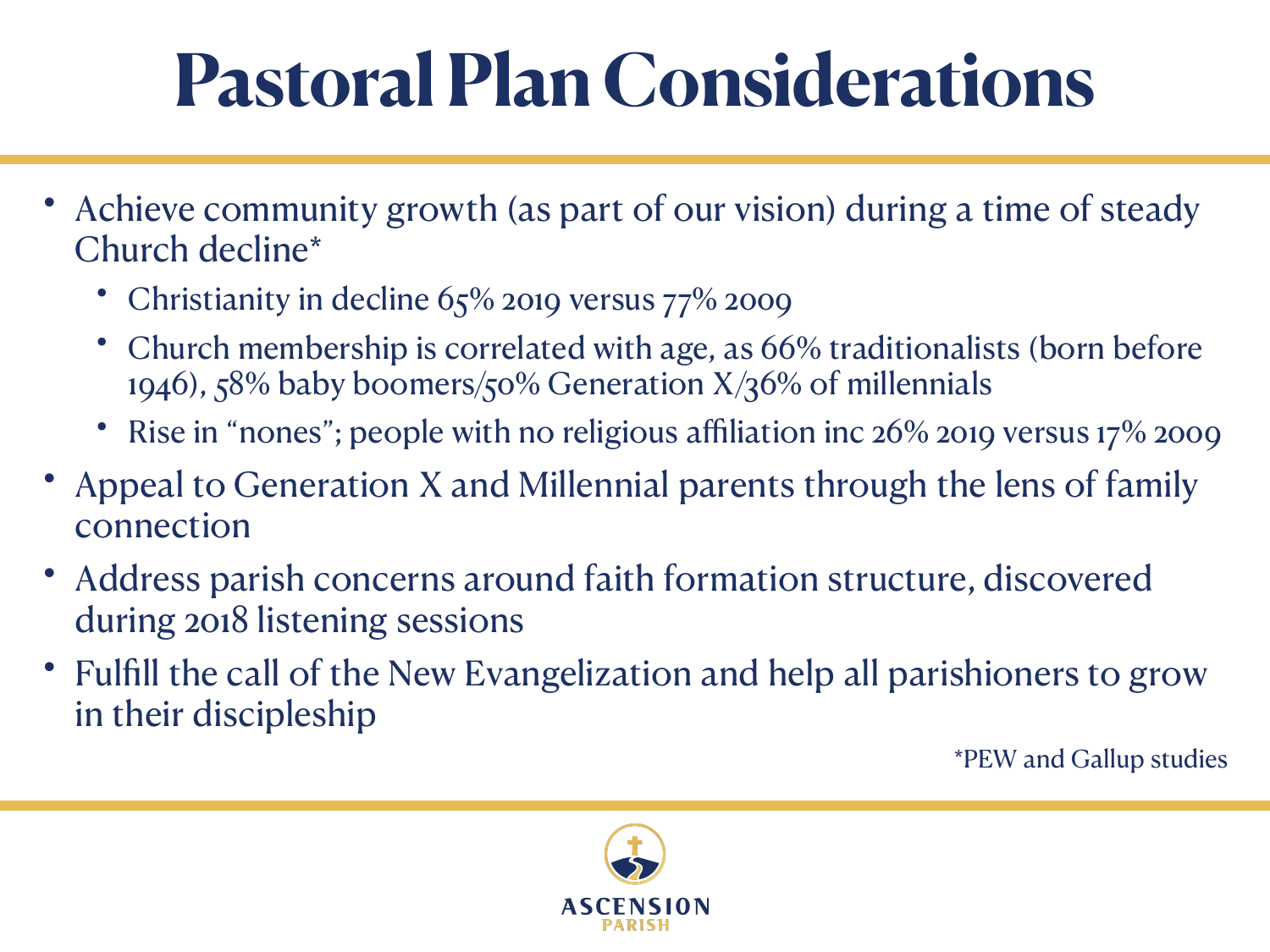### **Pastoral Priority**

The towns of Sudbury and Maynard are quiet bedroom communities that attract a high percentage of families. With calendars full of school events and extra-curricular activities, we see huge demands on family life and significant focus and investment in child development. Faith formation and spiritual growth are critical to their lifelong wellbeing. Over the next 12-36 months, the pastor, lay staff, and parishioners of Ascension Parish will focus our efforts on building a strong family ministry, knowing that catechizing and evangelizing both children and parents will energize and impact the entire parish community.

#### Priority #1: Family Ministry

"Train children in the way they should go; when they grow old, they won't depart from it" — Proverbs 22:6. Faith and family are inextricably intertwined. We see the symbolism in God our Father, in us as His children, and in the Church as bride of Christ. The future of our Church relies on the seeds we plant today. While Family Ministry targets a key growth segment within our community, we believe there's an opportunity to connect this initiative to our larger parish family.

Ascension Parish recognizes that parents are ultimately responsible for the spiritual guidance and growth of their children, but the Church plays a critical role in supporting them in that effort. However, in our best estimation only 1 out of 3 children registered in faith formation attend weekly Mass. The task of the Family Ministry initiative is twofold: invest in these families on the periphery of our community and deepen the engagement of those families in our pews.

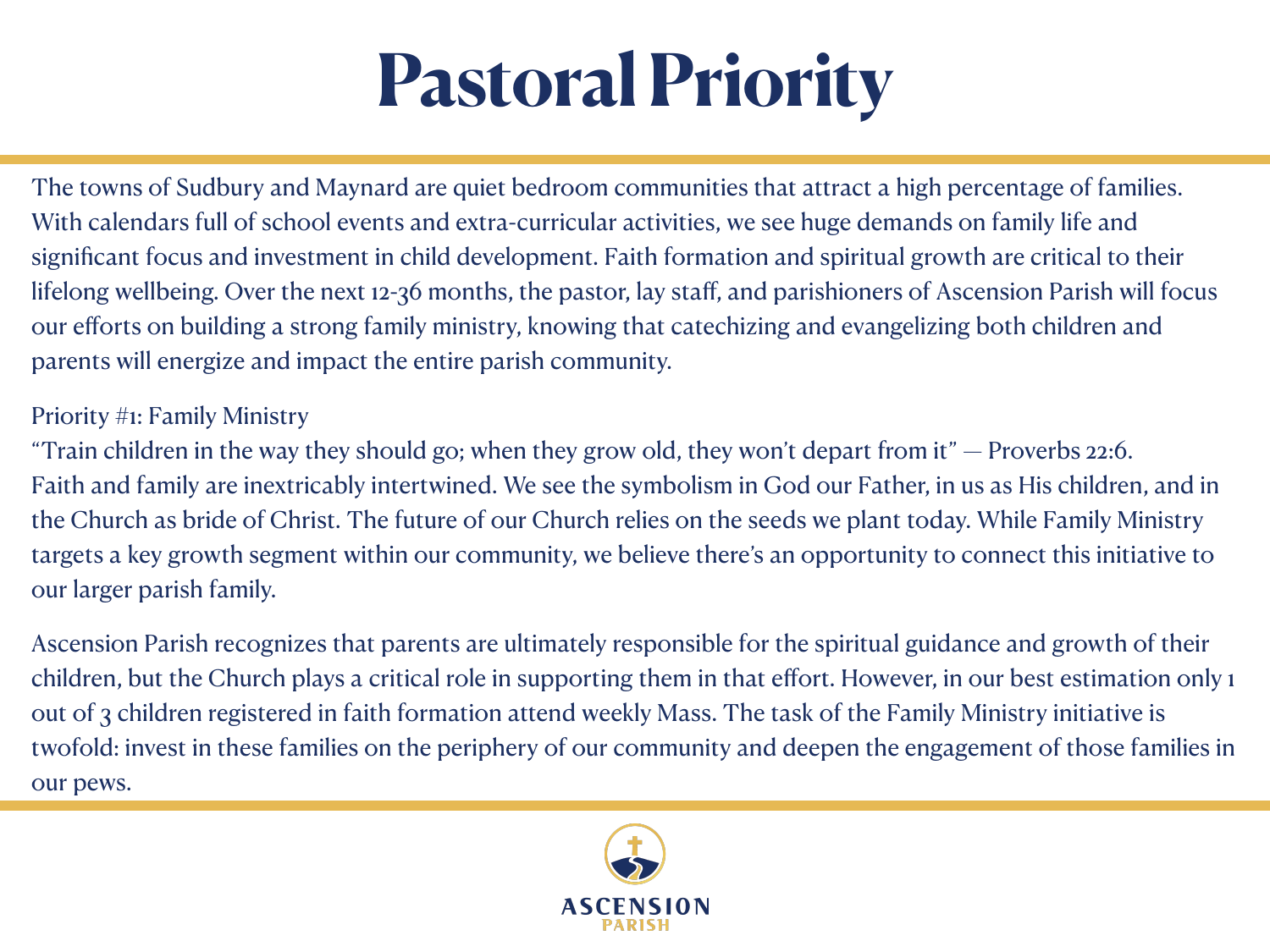# **Pastoral Priority #1: Family Ministry**

**Goal: Create 4 opportunities for families to engage more fully in parish life by June 2024**

- 1. **Recruit an Advisory Team** to advise, ideate and execute meaningful experiences for community families.
	- Recruit team volunteers (Milestone: Summer 2021)
	- Establish team process (Milestone: Fall 2021)
- 2. **Expand family worship opportunities** to increase weekend engagement
	- Reintroduce Children's Liturgy of the Word to Sunday Masses (Milestone 2021)
	- Introduce monthly family sessions tied to faith formation curriculum (Milestone: Fall 2021)

Measurement:

- Establish year 1 quantitative benchmarks by which growth can be measured in year 2
- Distribute survey to measure attitudinal qualifiers and sentiment

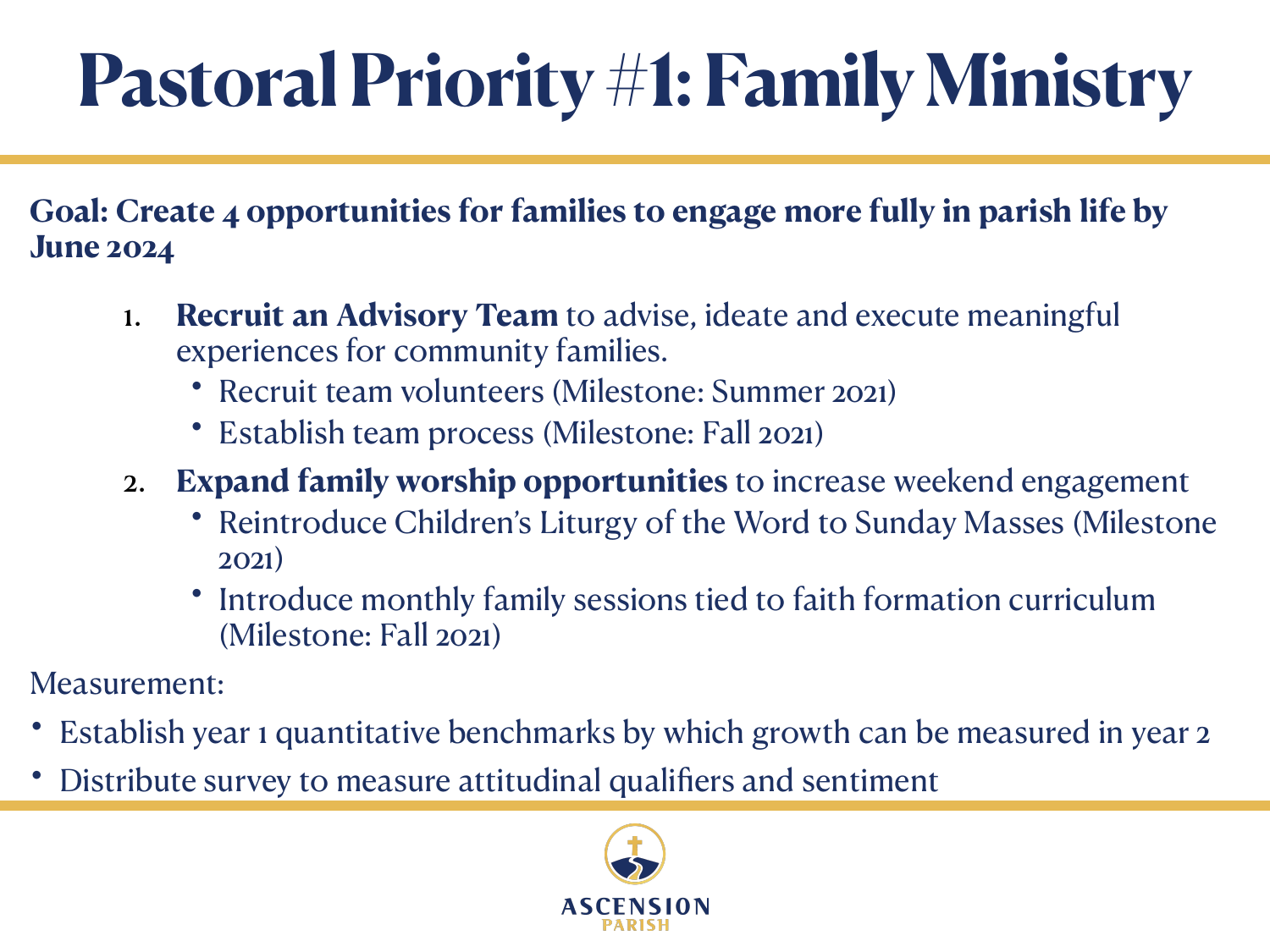## **Pastoral Priority #1: Family Ministry**

**Goal: Create 4 opportunities for families to engage more fully in parish life by June 2024**

- 3. **Continue quarterly events** to draw families to campus
	- Create plan tied to seasonal and/or liturgical themes (Milestone: January 2022)
	- Each event should promote a bounce-back opportunity
	- Identify opportunities specifically for Maynard (2022)
	- Capture newcomers, non-parishioners
	- Complete 4 by the end of 2022 (December 2022)

Measurement:

- Track attendance by event; identify trending patterns
- Distribute survey to measure attitudinal qualifiers and sentiment

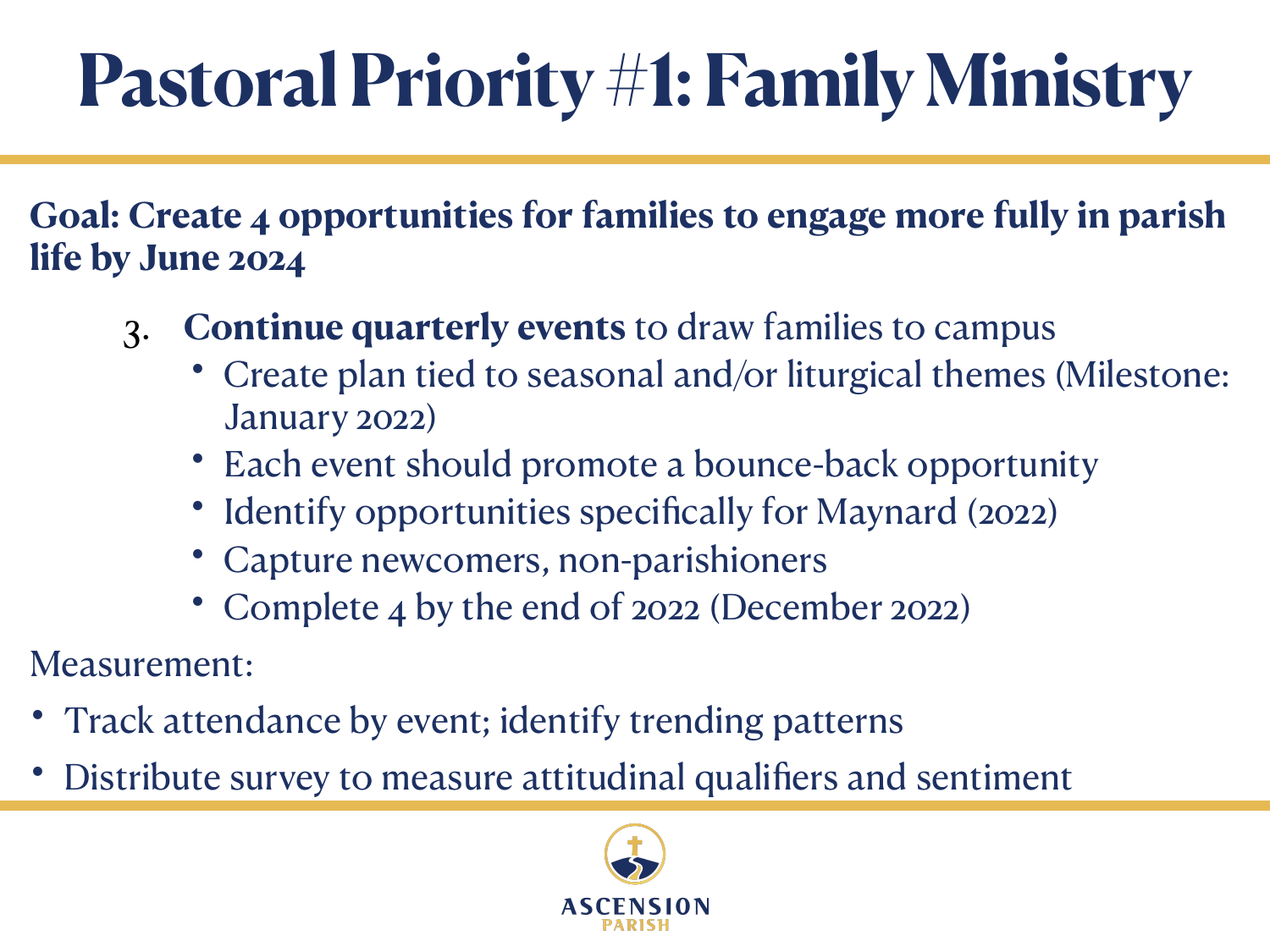## **Pastoral Priority #1: Family Ministry**

**Goal: Create 4 opportunities for families to engage more fully in parish life by June 2024**

- 4. **Implement new programs** that support parents in various stages of family life
	- Recruitment, training, and planning (Milestone: Spring 2023)
	- Mother's Spiritual Support Group (Milestone: Summer 2023)
	- Baptism (Milestone: Fall 2023)
	- Marriage Enrichment (Milestone: Spring 2024)
- Measurement:
- Track participation; cross-reference opportunities
- Distribute survey to measure attitudinal qualifiers